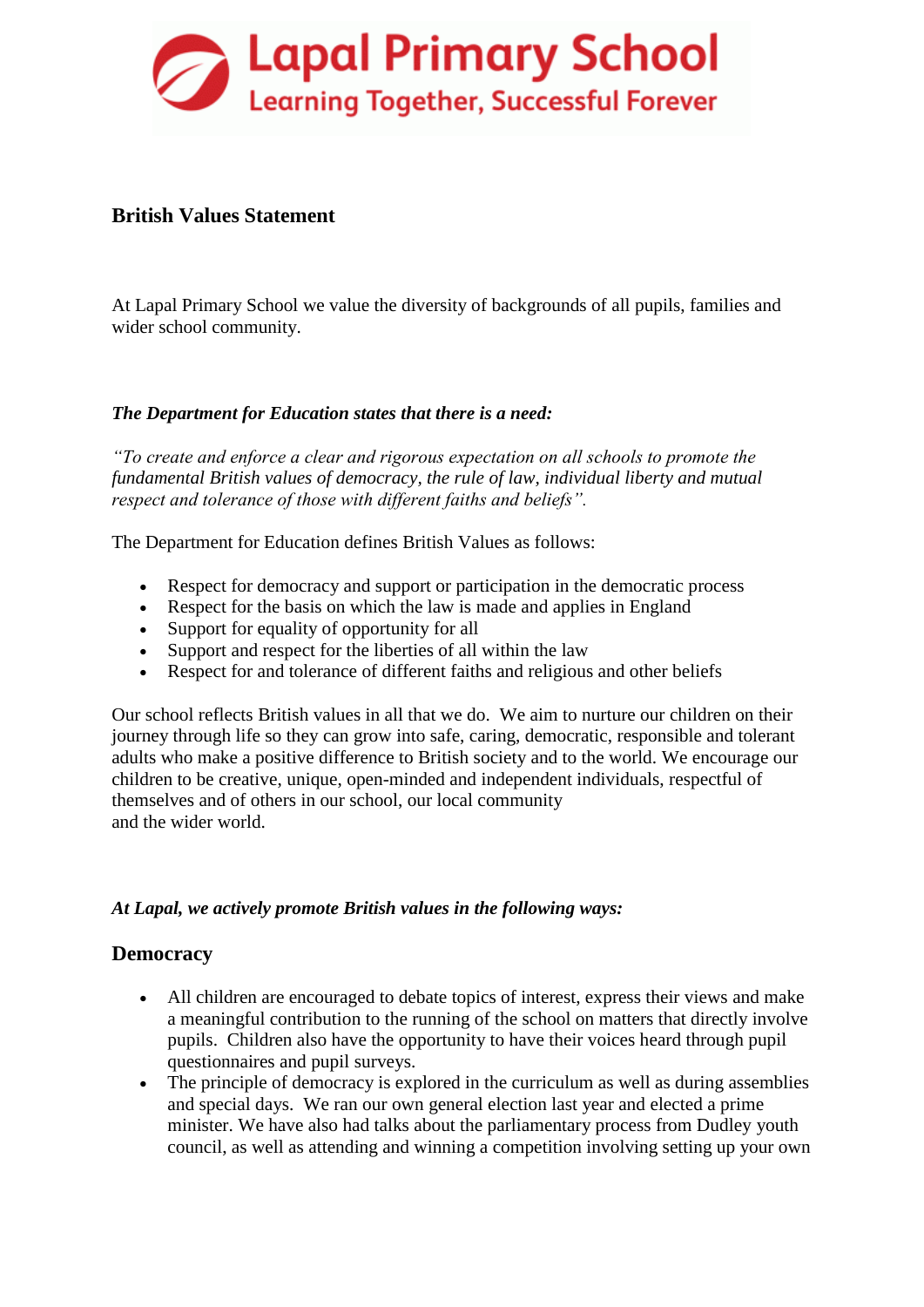political party. At Lapal, we also elect four school council committees each year who each lead on a different area.

- Our school behaviour policy involves rewards which the pupils have discussed.
- Lapal pupils have had active involvement in the selection processes of new staff.

### **Rule of Law**

- Our school follows 'Core Rules, as laid out in our behaviour charter which are integral to our learning and ethos every day.
- School rules and expectations are clear, fair and regularly promoted.
- Pupils are always helped to distinguish right from wrong, in the classroom, during assemblies and on the playground.
- Pupils are encouraged to respect the law and Lapal enjoys visits from authorities such as the Police, Fire Service, Ambulance, etc. to help reinforce this message.
- The Behaviour and Anti-Bullying policies set out a zero tolerance baseline for any form of aggression, abuse or violence, which extends to pupils, staff and parents and carers.

# **Individual Liberty**

- Within school, pupils are actively encouraged, and given the freedom to make choices, knowing that they are in a safe and supportive environment. eg. by signing up for extra-curricular clubs.
- Pupils are supported to develop their self-knowledge, self-esteem and self-confidence.
- Pupils are encouraged to take responsibility for their behaviour and our pastoral support reinforces the importance of making the right choices.
- Pupils are encouraged to know, understand and exercise their rights and personal freedoms and are advised how to exercise these safely, for example through our esafety teaching and PSHE lessons.
- Vulnerable pupils are protected and stereotypes challenged. A strong anti-bullying culture is embedded in the school and any form of bullying is challenged and addressed. The school also operates a robust system of logging incidents.
- Pupils have key roles and responsibilities in school e.g. Year 4 Prefects, Classroom monitors, Playground Buddies, Sports Leaders, House Captains and Head Boy/Girl.

## **Mutual Respect and Tolerance of Those with Different Faiths and Beliefs**

- Respect is one of the core values of our school. The pupils know and understand that it is expected that respect is shown to everyone, adults and children.
- Pupils are helped to acquire an understanding of, and respect for, their own and other cultures and ways of life.
- Staff and pupils are encouraged to challenge prejudicial or discriminatory behaviour.
- Links and visits are promoted with local faith communities and places of worship. E.g. Members of different faiths or religions are invited to school to share their knowledge and enhance learning within assemblies and in class.
- Through the PSHE and RE curriculums pupils are encouraged to discuss and respect differences between people, such as differences of faith, ethnicity, disability, gender and differences of family situations.